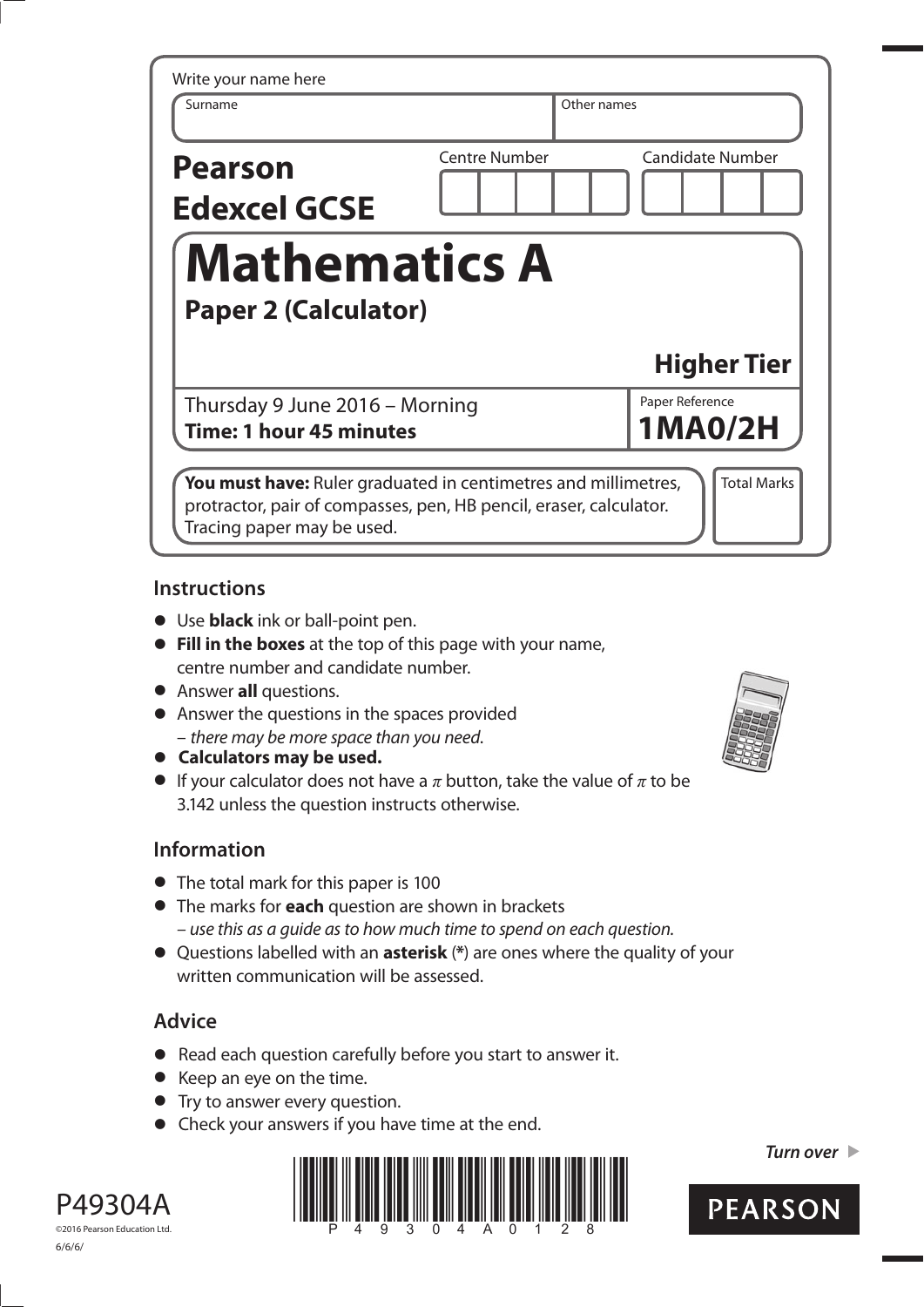## **DOMOTWRITEINIER REARER**

DO NOTWRITE IN THIS AREA

### **GCSE Mathematics 1MA0**

Formulae: Higher Tier

**You must not write on this formulae page. Anything you write on this formulae page will gain NO credit.**

**Volume of prism** = area of cross section  $\times$  length





Surface area of sphere =  $4\pi r^2$ 





**Sine Rule**  $\frac{a}{\sin A}$ *b B c*  $\frac{a}{\sin A} = \frac{b}{\sin B} = \frac{c}{\sin C}$ 



Area of triangle  $=$   $\frac{1}{2}$  *ab* sin *C* 

 $\frac{1}{2} (a + b)h$ 





**Surface area of sphere**  $= 4\pi r^2$  **Curved surface area of cone**  $= \pi rl$ 



**In any triangle** *ABC* **The Quadratic Equation**  $\Gamma$  The solutions of  $ax^2 + bx + c = 0$ where  $a \neq 0$ , are given by

$$
x = \frac{-b \pm \sqrt{(b^2 - 4ac)}}{2a}
$$

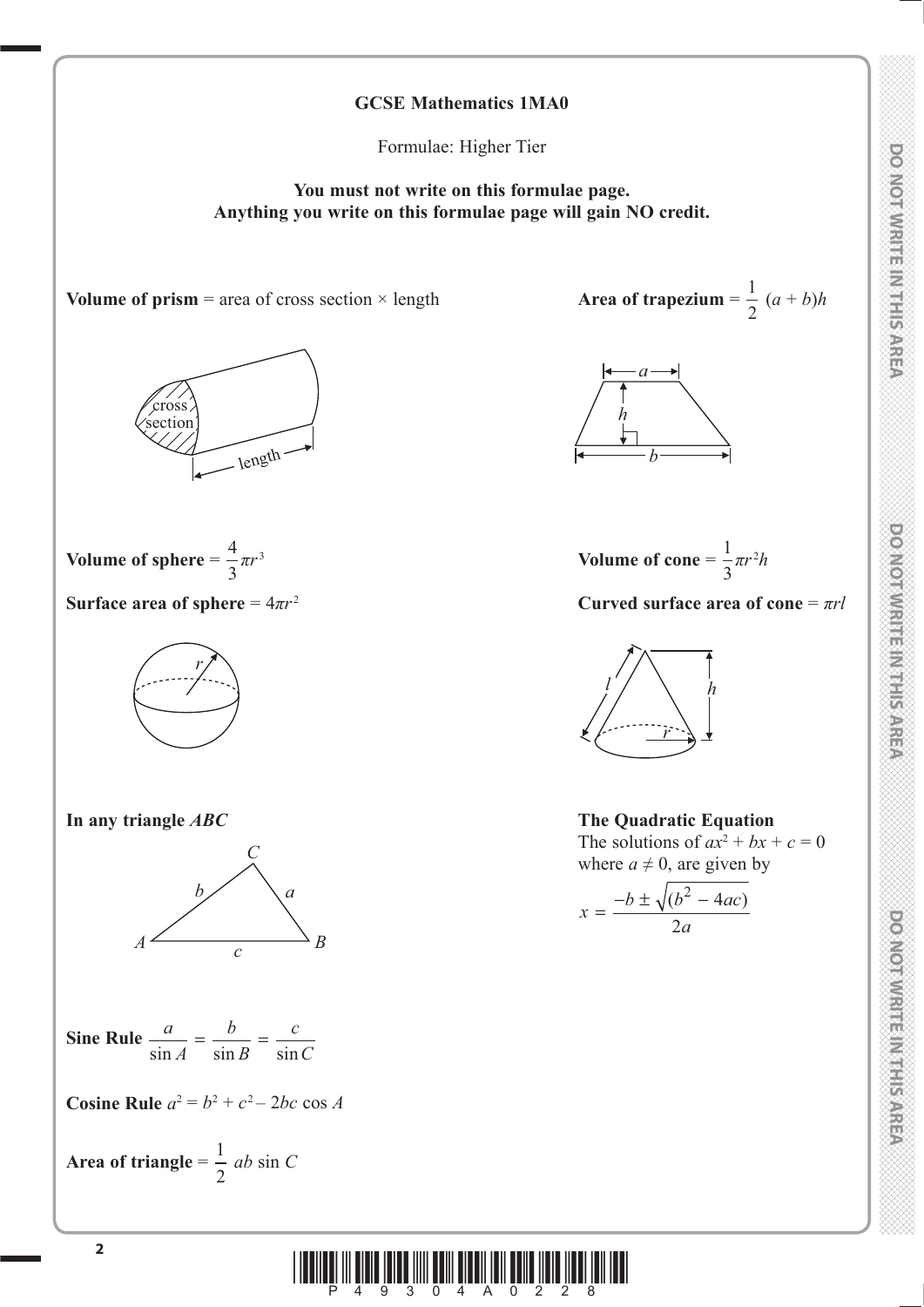# **DO NOT WRITE IN THIS AREA DO NOT WRITE IN THIS AREA DO NOT WRITE IN THIS AREA DO NOT WRITE IN THIS AREA DO NOT WRITE IN THIS AREA DO NOT WRITE IN THE INTEGRATION OF THE INTEGRATION OF THE INTEGRATION OF THE INTEGRAL CONT DOMORWIRE NEEDER**

### **Answer ALL questions.**

**Write your answers in the spaces provided.**

### **You must write down all stages in your working.**

**1** Chloe recorded the test marks of 20 students.

|  |  |  |  | 22 29 38 16 36 18 30 21 27 43 |  |
|--|--|--|--|-------------------------------|--|
|  |  |  |  | 14 41 25 38 46 19 48 34 23 46 |  |

(a) Show this information in an ordered stem and leaf diagram.

**(3)**

One of these students is going to be chosen at random.

(b) Find the probability that this student has a test mark less than 28

.............................................. **(2)**

**(Total for Question 1 is 5 marks)**



**3**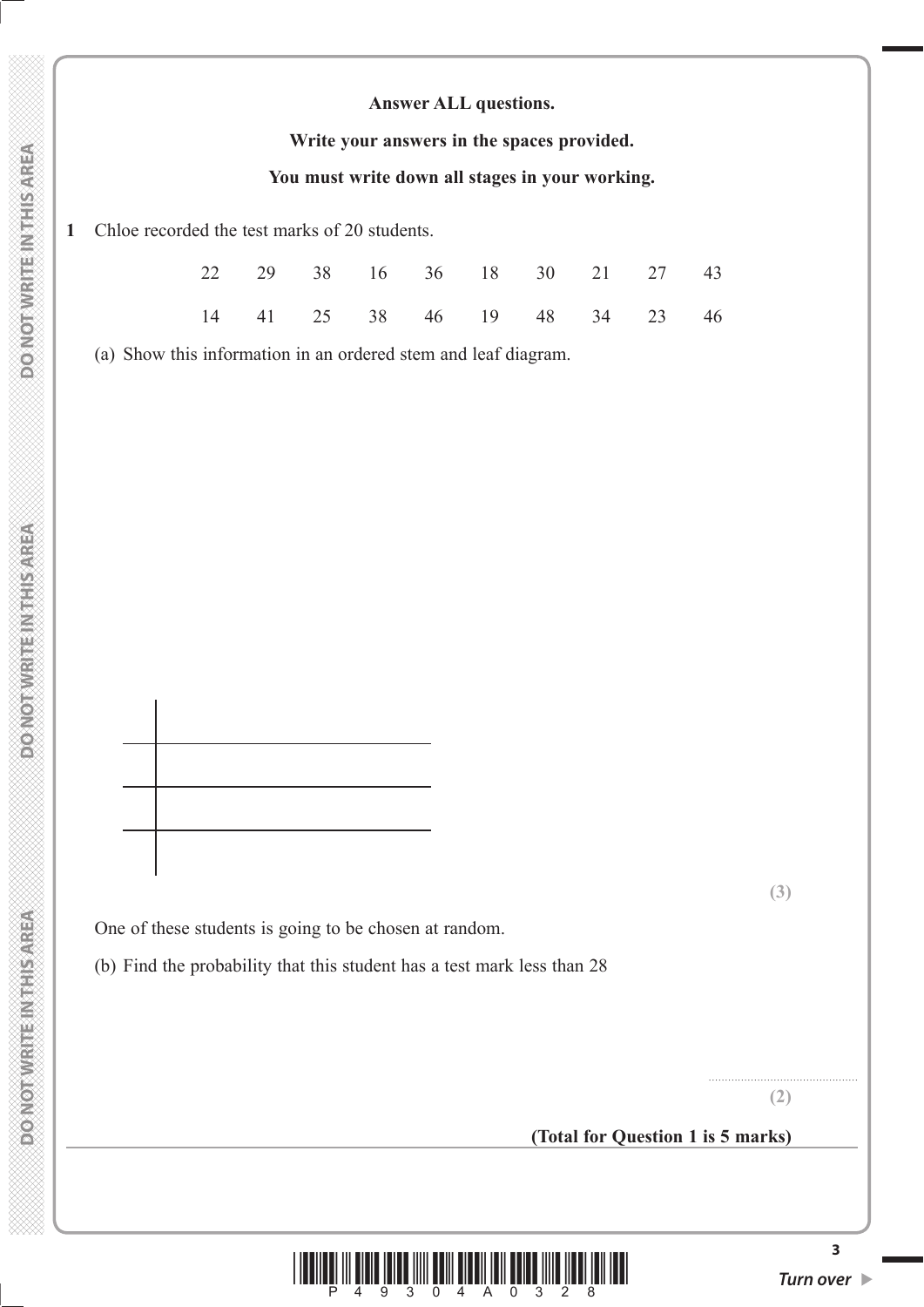

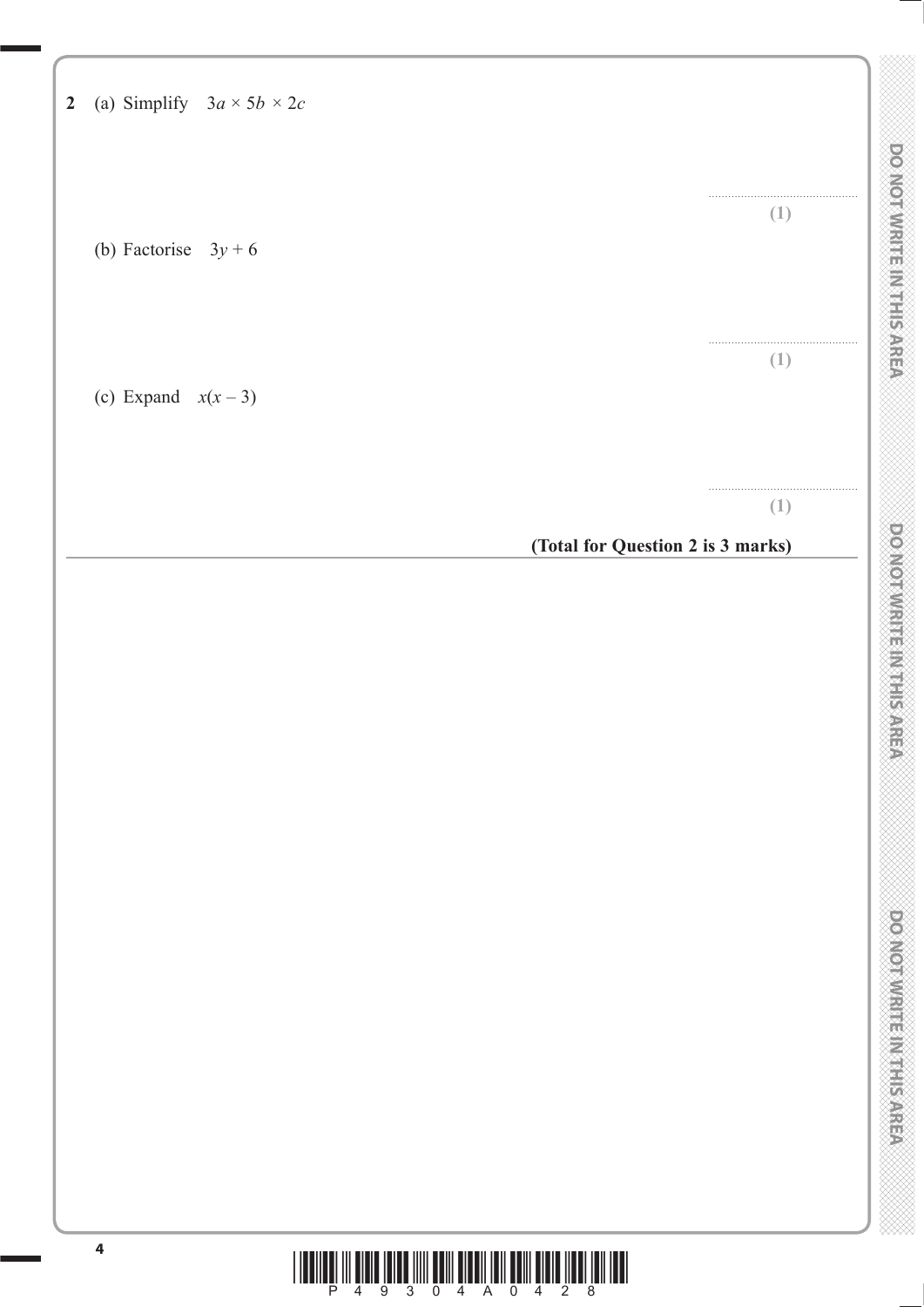**DOMORWIGHTMITHS AREA** 

**DO NOT WRITE INTHIS AREA** 



Diagram **NOT** accurately drawn

All measurements are given in centimetres.

The perimeter of the rectangle is 45 cm.

Work out the value of *x*.

*x* = .............................................

### **(Total for Question 3 is 3 marks)**

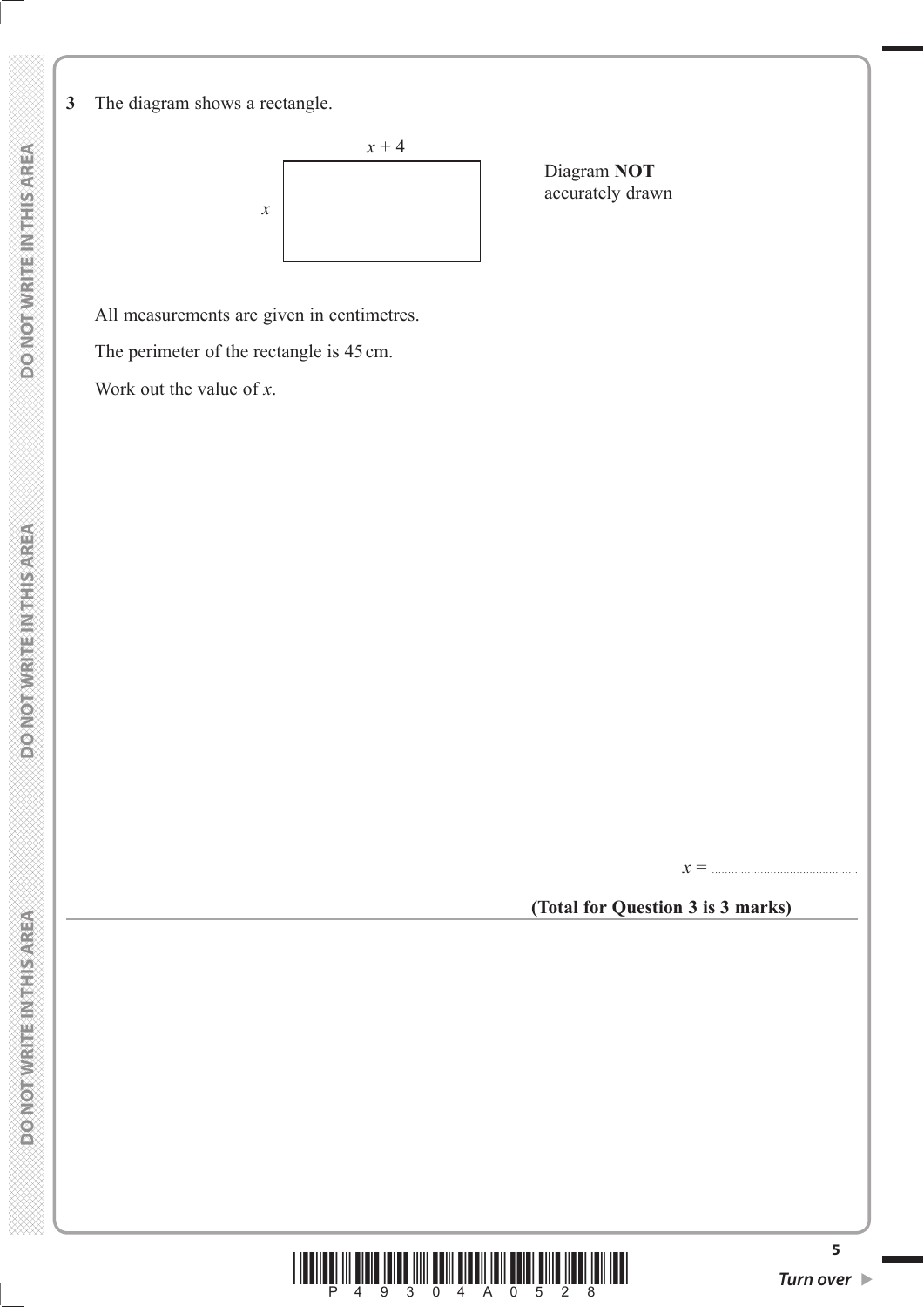

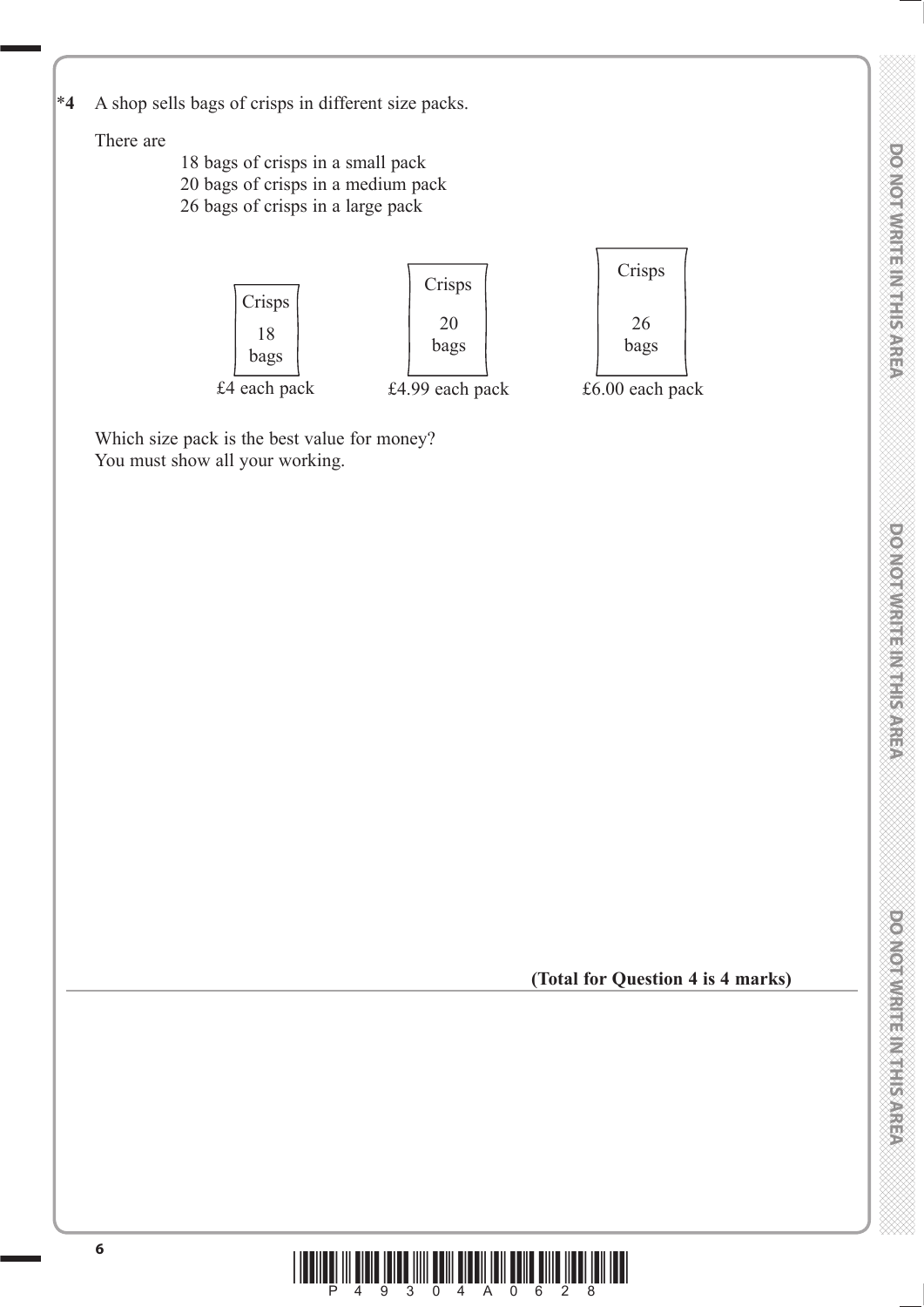**5** There are only blue counters, green counters, red counters and yellow counters in a bag. Olga is going to take at random a counter from the bag.

 The table shows the probability that Olga will take a blue counter and the probability that she will take a yellow counter.

| <b>Colour</b> | blue | green | red | yellow |
|---------------|------|-------|-----|--------|
| Probability   | J.4  |       |     |        |

 The number of red counters in the bag is 4 times the number of green counters in the bag. Complete the table.

**(Total for Question 5 is 3 marks)**



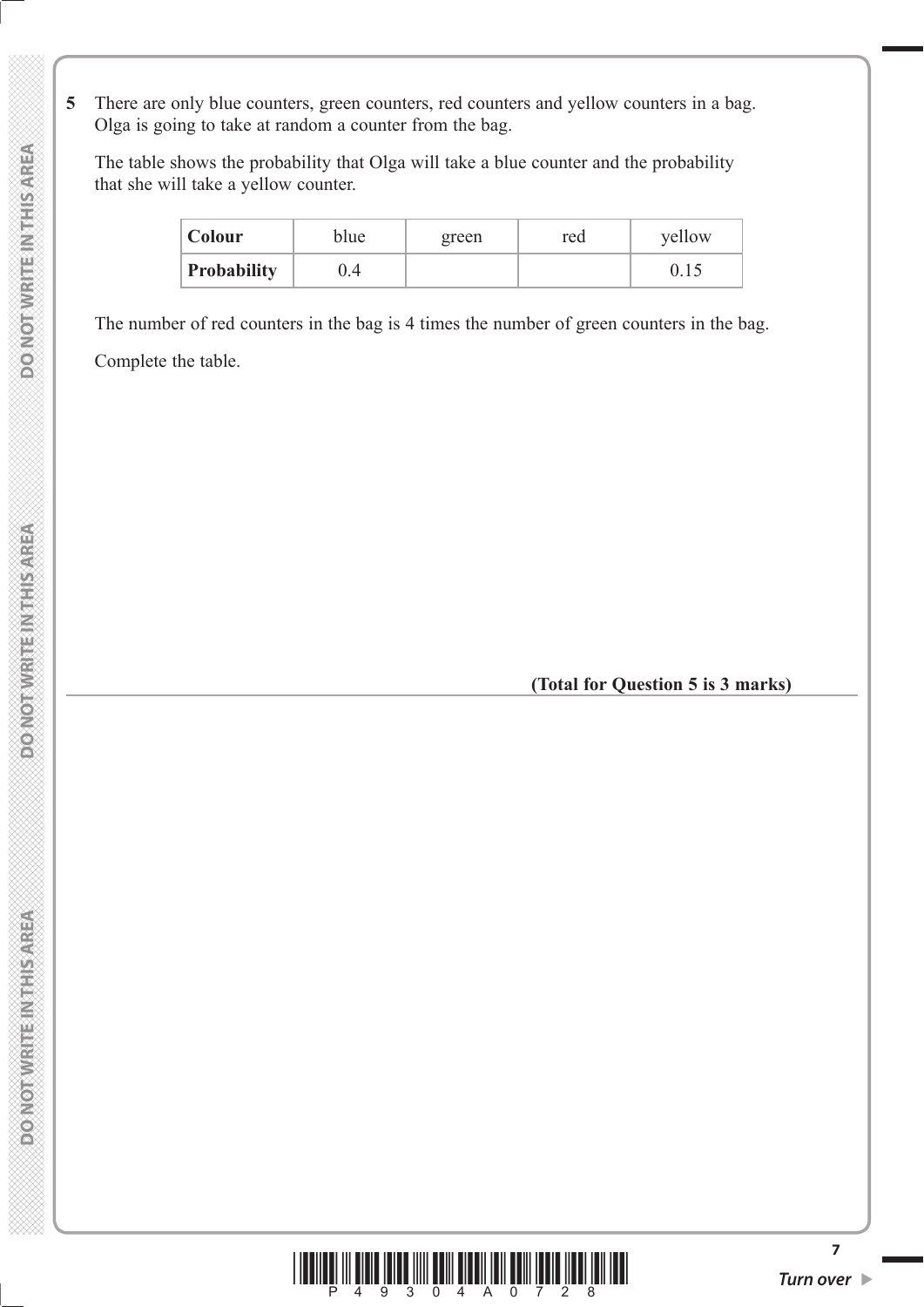| The body mass index, $B$ , for a person of mass $m$ kg and height $h$ metres is given by the formula |
|------------------------------------------------------------------------------------------------------|
| $B=\frac{m}{h^2}$                                                                                    |
| Usman has a mass of 50 kg.<br>He has a height of 1.57 m.                                             |
| (a) Work out Usman's body mass index.<br>Give your answer correct to one decimal place.              |
|                                                                                                      |
| (2)                                                                                                  |
| Tom's height is 1.80 m.<br>He wants his body mass index to be 21                                     |
| (b) Work out the mass that will give Tom a body mass index of 21                                     |
|                                                                                                      |
|                                                                                                      |
|                                                                                                      |
|                                                                                                      |
| kg<br>(2)                                                                                            |
| Tom is a ski jumper.                                                                                 |
| The maximum length of skis he can use is 145% of his height.<br>Tom's height is 1.80 m.              |
| (c) Work out the maximum length of skis Tom can use.                                                 |
|                                                                                                      |
|                                                                                                      |
|                                                                                                      |
|                                                                                                      |
|                                                                                                      |
| . m<br>(3)                                                                                           |
| (Total for Question 6 is 7 marks)                                                                    |
| 8                                                                                                    |
|                                                                                                      |

*DO NOT WRITE IN THIS AREA DO NOT WRITE IN THIS AREA DO NOT WRITE IN THIS AREA DO NOT WRITE IN THIS AREA DO NOT WRITE IN THIS AREA DO NOT WRITE IN THIS AREA DO NOT WRITE IN THIS AREA DO NOT WRITE IN THIS AREA DO NOT WRITE* 

**DONOTWRITEININGRAPH** 

DOMOTWRITE INTERNATION

DO NOT WRITE IN THIS AREA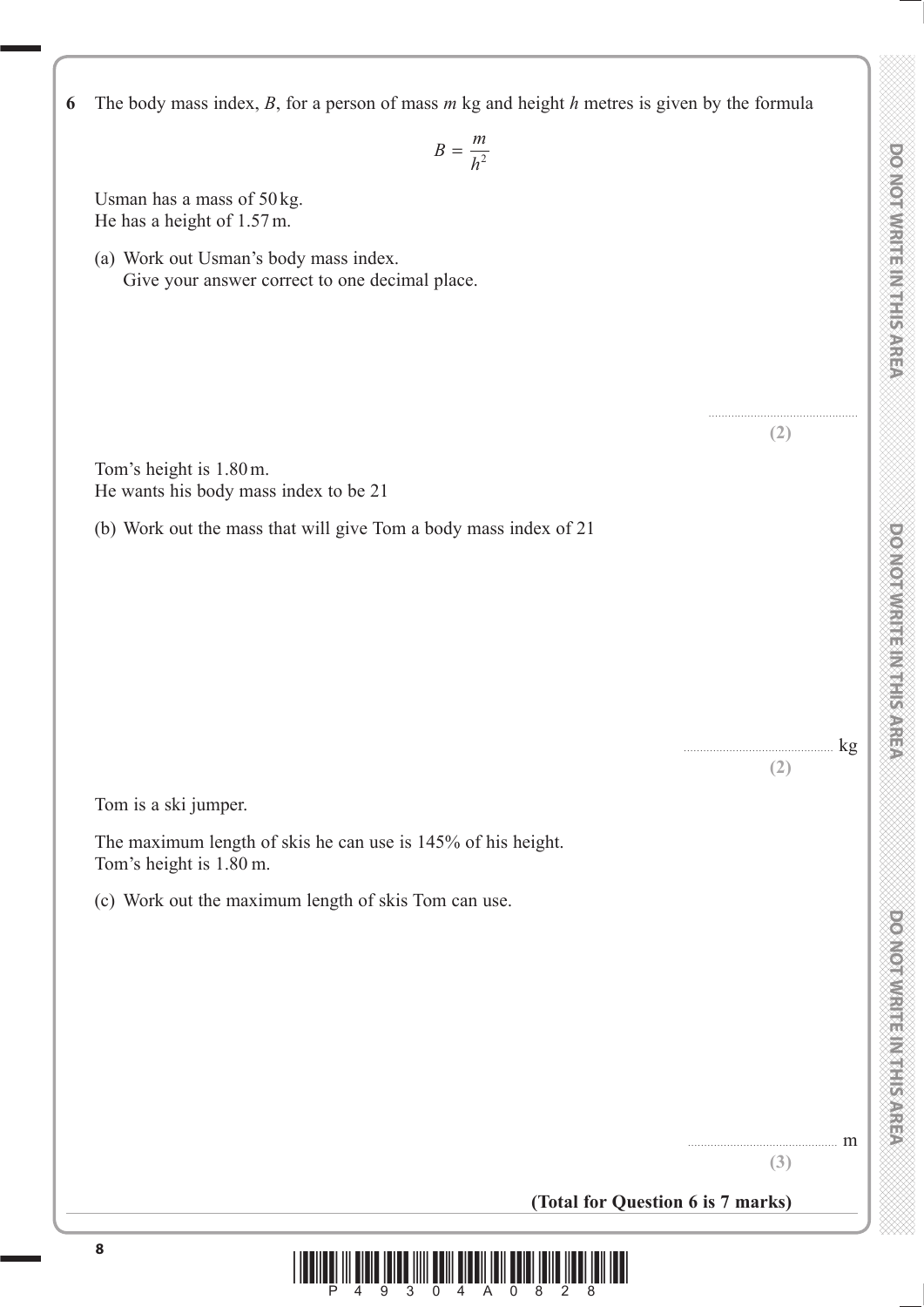**7** The equation

 $x^3 - 5x = 34$ 

has a solution between 3 and 4

 Use a trial and improvement method to find this solution. Give your answer correct to 1 decimal place. You must show all your working.

*x* = ..............................................

**(Total for Question 7 is 4 marks)**



**9**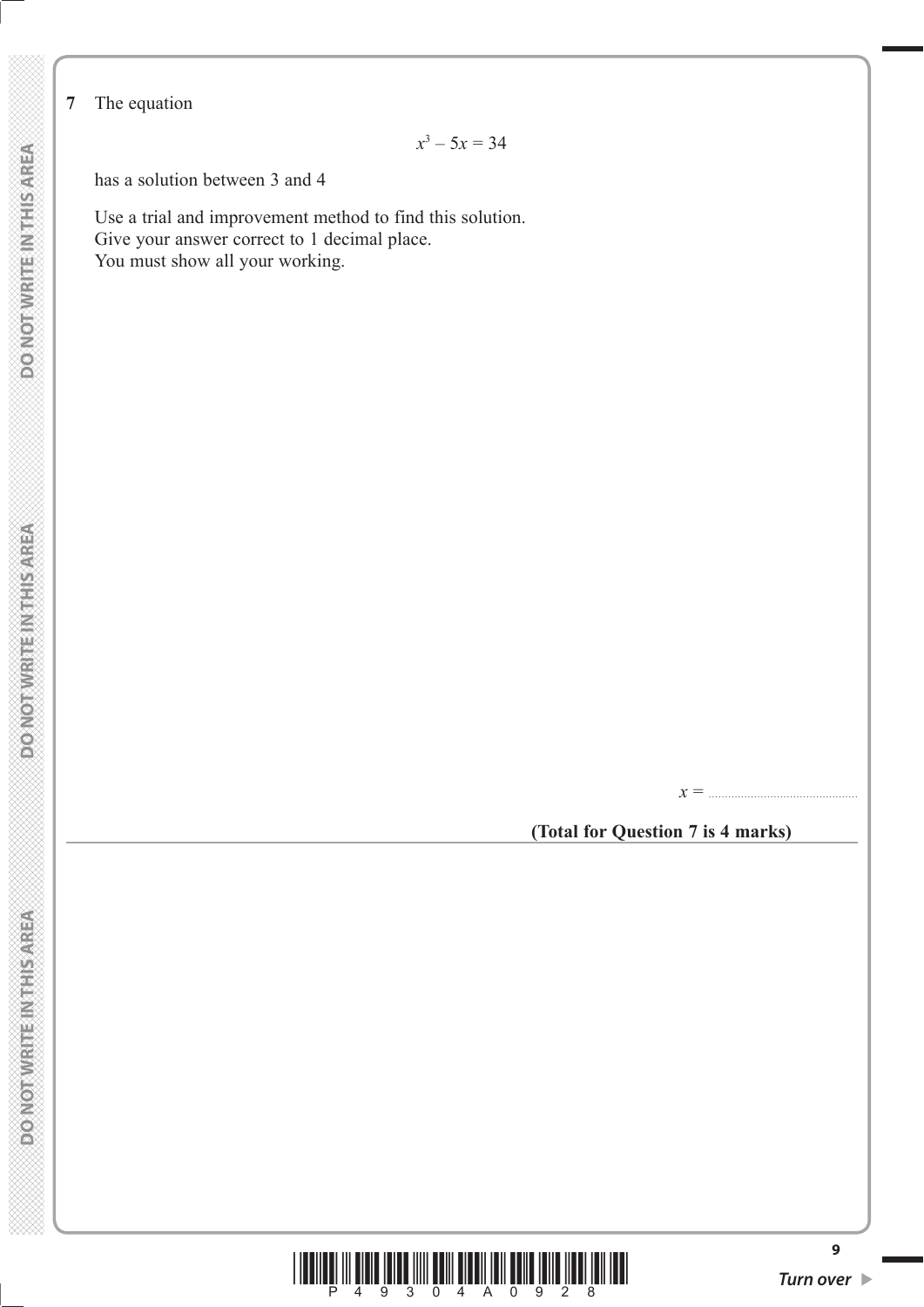| 8 | Emma has a digital photo.                                                                                                                                                                                                                                                                                                               |
|---|-----------------------------------------------------------------------------------------------------------------------------------------------------------------------------------------------------------------------------------------------------------------------------------------------------------------------------------------|
|   | Diagram NOT<br>accurately drawn<br>540 pixels                                                                                                                                                                                                                                                                                           |
|   | 720 pixels                                                                                                                                                                                                                                                                                                                              |
|   | The photo has a width of 720 pixels.<br>The photo has a height of 540 pixels.<br>(a) Write down the ratio of the width of the photo to the height of the photo.<br>Give your ratio in its simplest form.                                                                                                                                |
|   | (2)<br>Emma wants the ratio of the width of the photo to the height of the photo to be $3:2$<br>She reduces the number of pixels in the height of the photo.<br>The width of the photo is still 720 pixels.<br>The ratio of the width of the photo to the new height of the photo is $3:2$<br>(b) Work out the new height of the photo. |
|   | pixels<br>(2)                                                                                                                                                                                                                                                                                                                           |
|   | (Total for Question 8 is 4 marks)                                                                                                                                                                                                                                                                                                       |
|   |                                                                                                                                                                                                                                                                                                                                         |
|   | 10<br>$\Omega$                                                                                                                                                                                                                                                                                                                          |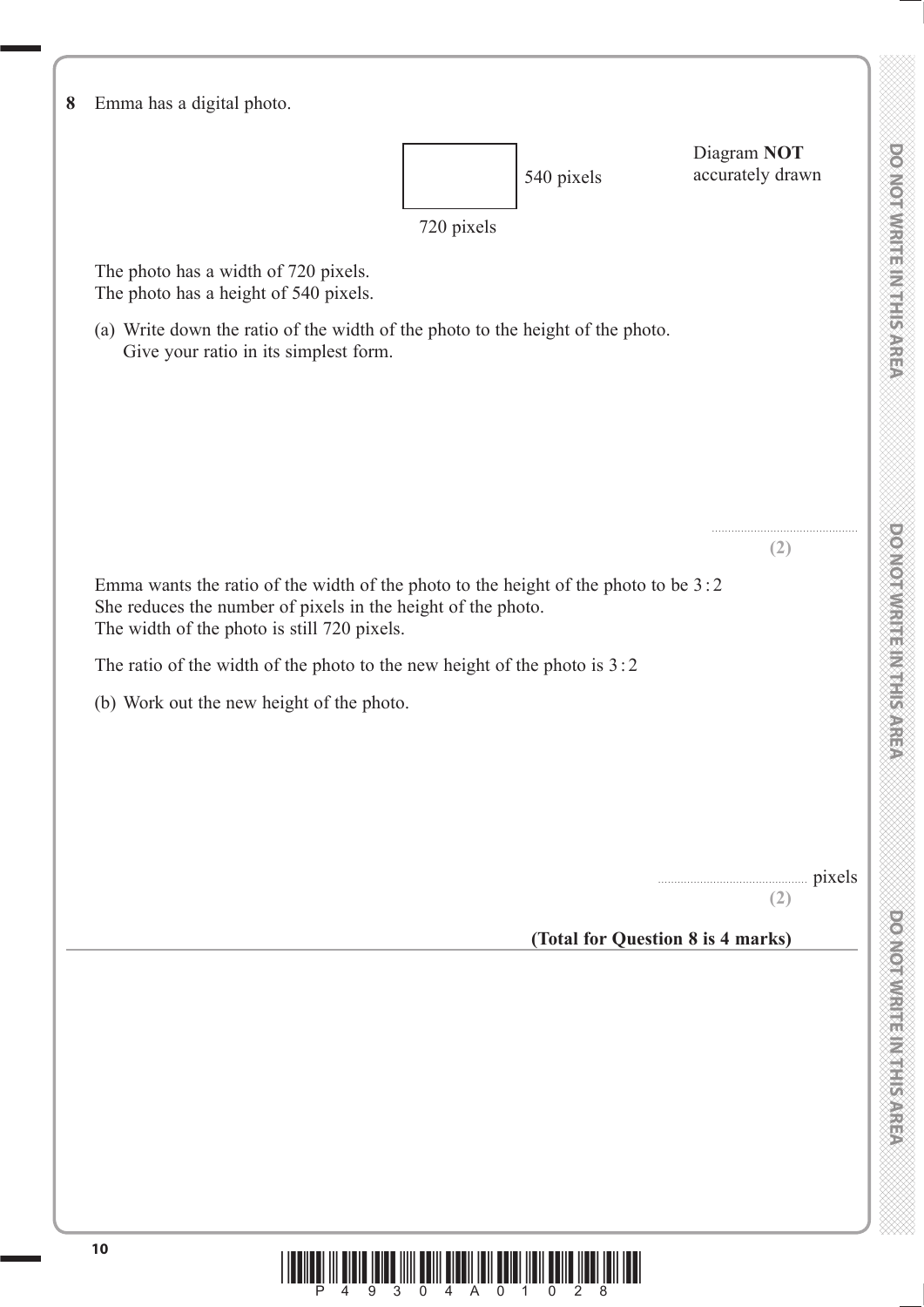**DO NOT WRITE IN THIS AREA** 

\***9**



*ABC* and *DE* are parallel lines.  *AEG* and *BEF* are straight lines*.*

Angle  $AED = 54^{\circ}$ Angle  $FEG = 70^{\circ}$ 

 Work out the size of the angle marked *x*. Give a reason for each stage of your working.

**(Total for Question 9 is 4 marks)**

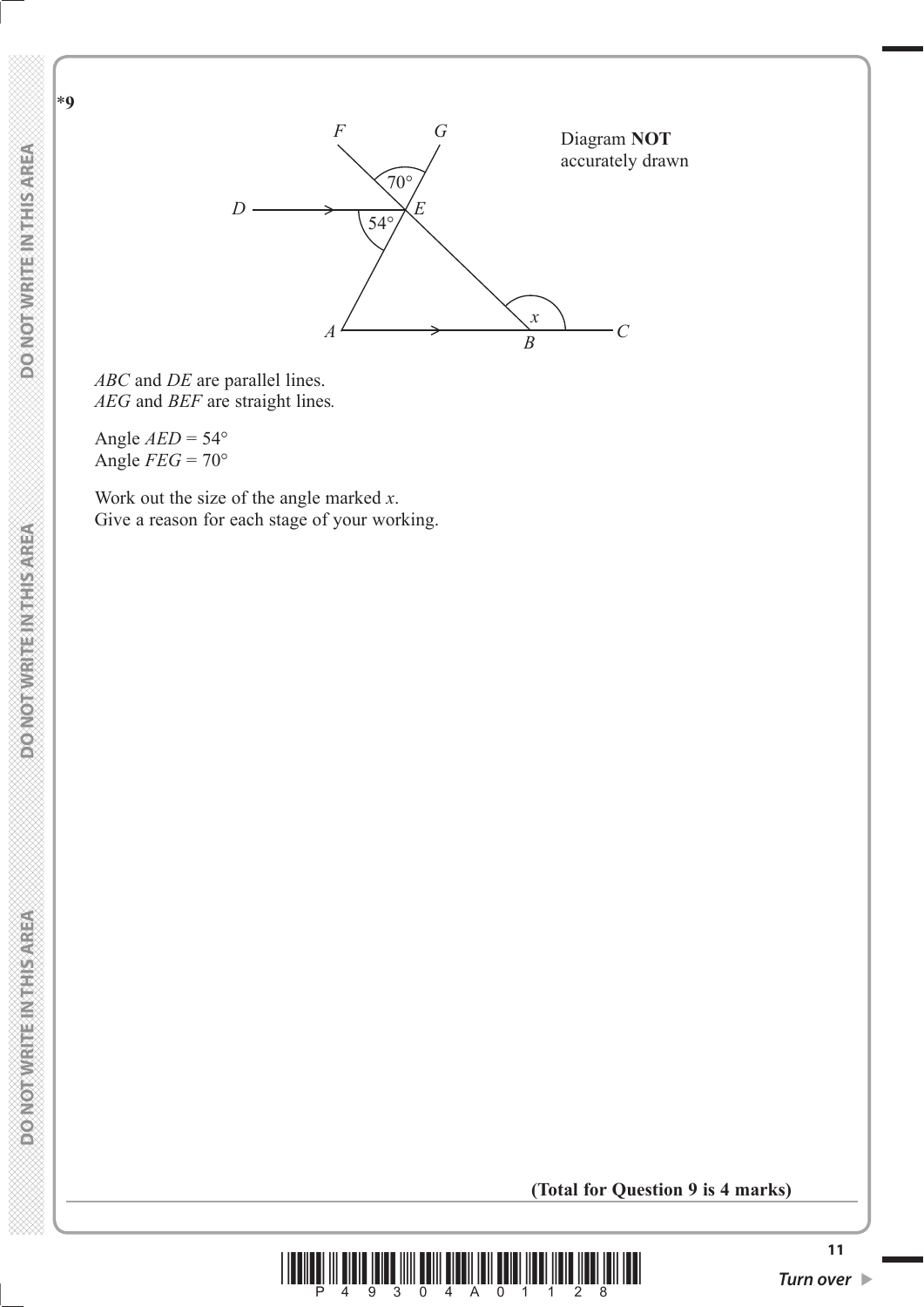**DOMOTWRITES METHODS** 

*DO NOT WRITE IN THIS AREA DO NOT WRITE IN THIS AREA DO NOT WRITE IN THIS AREA DO NOT WRITE IN THIS AREA DO NOT WRITE IN THIS AREA DO NOT WRITE IN THIS AREA DO NOT WRITE IN THIS AREA DO NOT WRITE IN THIS AREA DO NOT WRITE* DOMOTWRITE MITHIEMS

**10** The table gives information about the heights of 50 trees.

| Height ( <i>h</i> metres) | Frequency |
|---------------------------|-----------|
| $0 \leq h \leq 4$         | 8         |
| $4 \leq h \leq 8$         | 21        |
| $8 < h \leqslant 12$      | 12        |
| $12 < h \le 16$           | 7         |
| $16 < h \le 20$           |           |

Work out an estimate for the mean height of the trees.

**(Total for Question 10 is 4 marks)**

.............................................. m

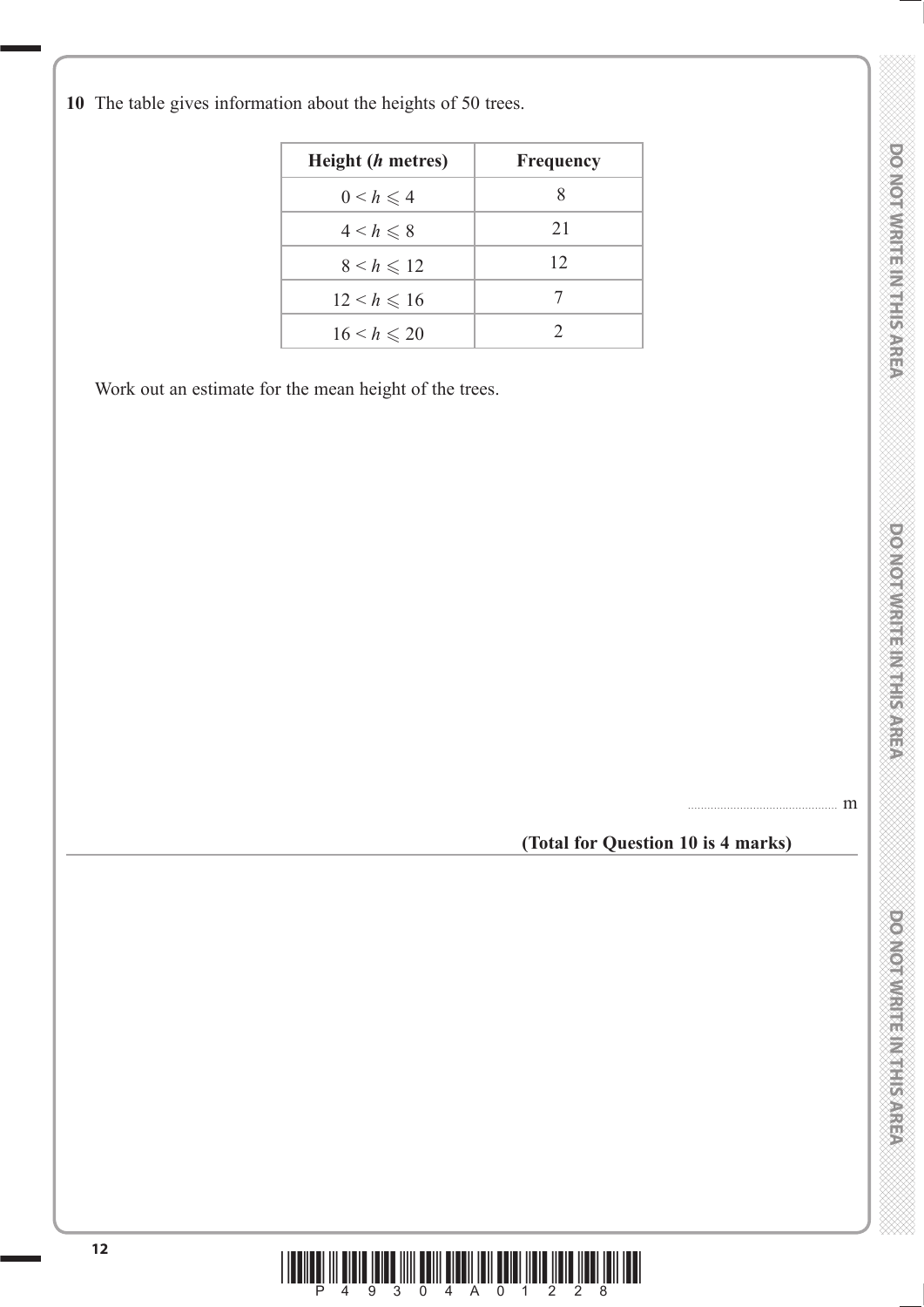**11** Colin works on 5 days each week. Each day he drives from his home to work and from work to his home.

Colin pays £3.50 each day to use the car park at work.

 The distance from Colin's home to work is 18 miles. Colin's car uses one gallon of petrol every 45.2 miles.

 1 litre of petrol costs 136.9p 1 gallon  $= 4.546$  litres

 Work out the total cost for Colin to use his car for work each week. You must show all your working.

**(Total for Question 11 is 5 marks)**

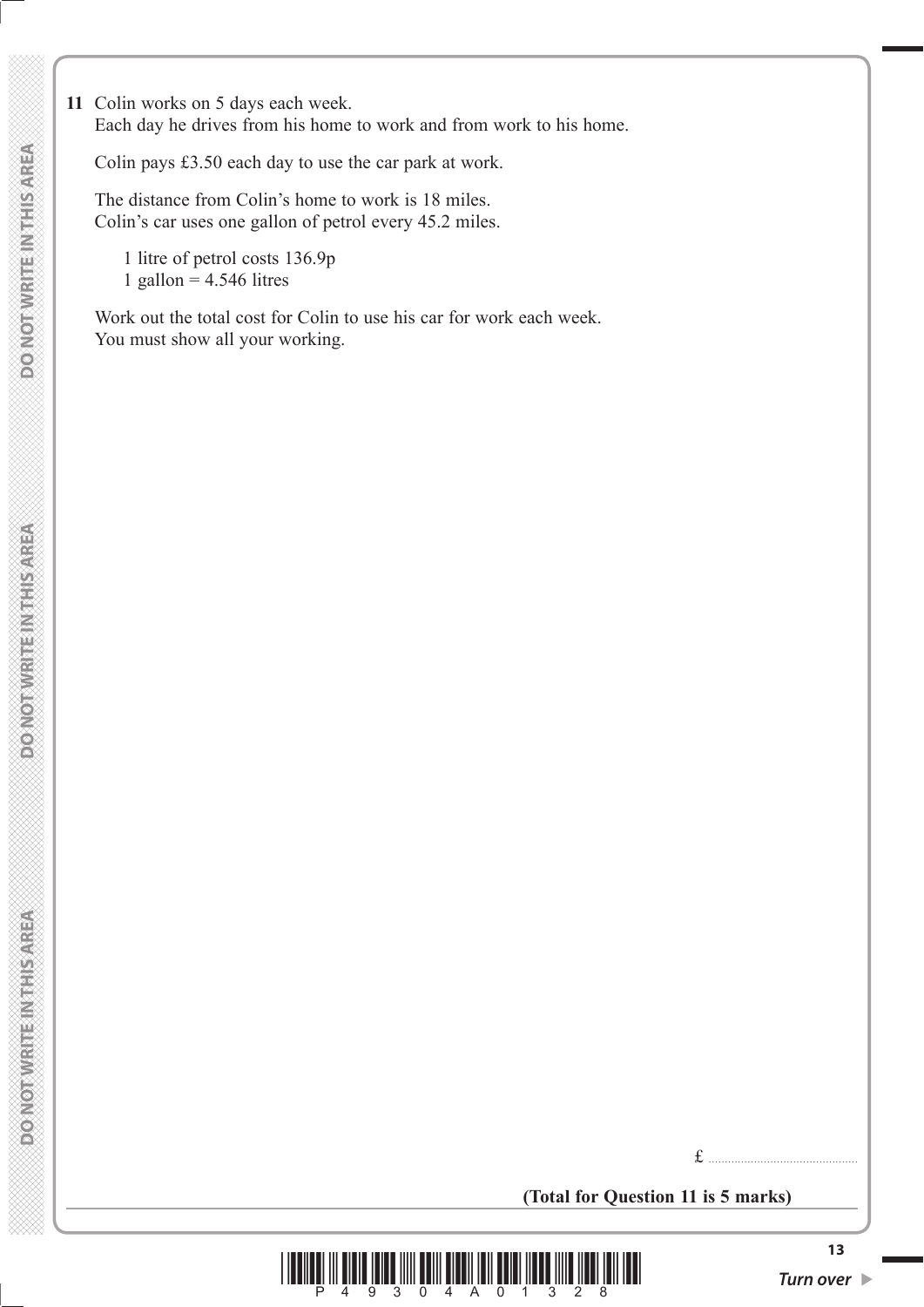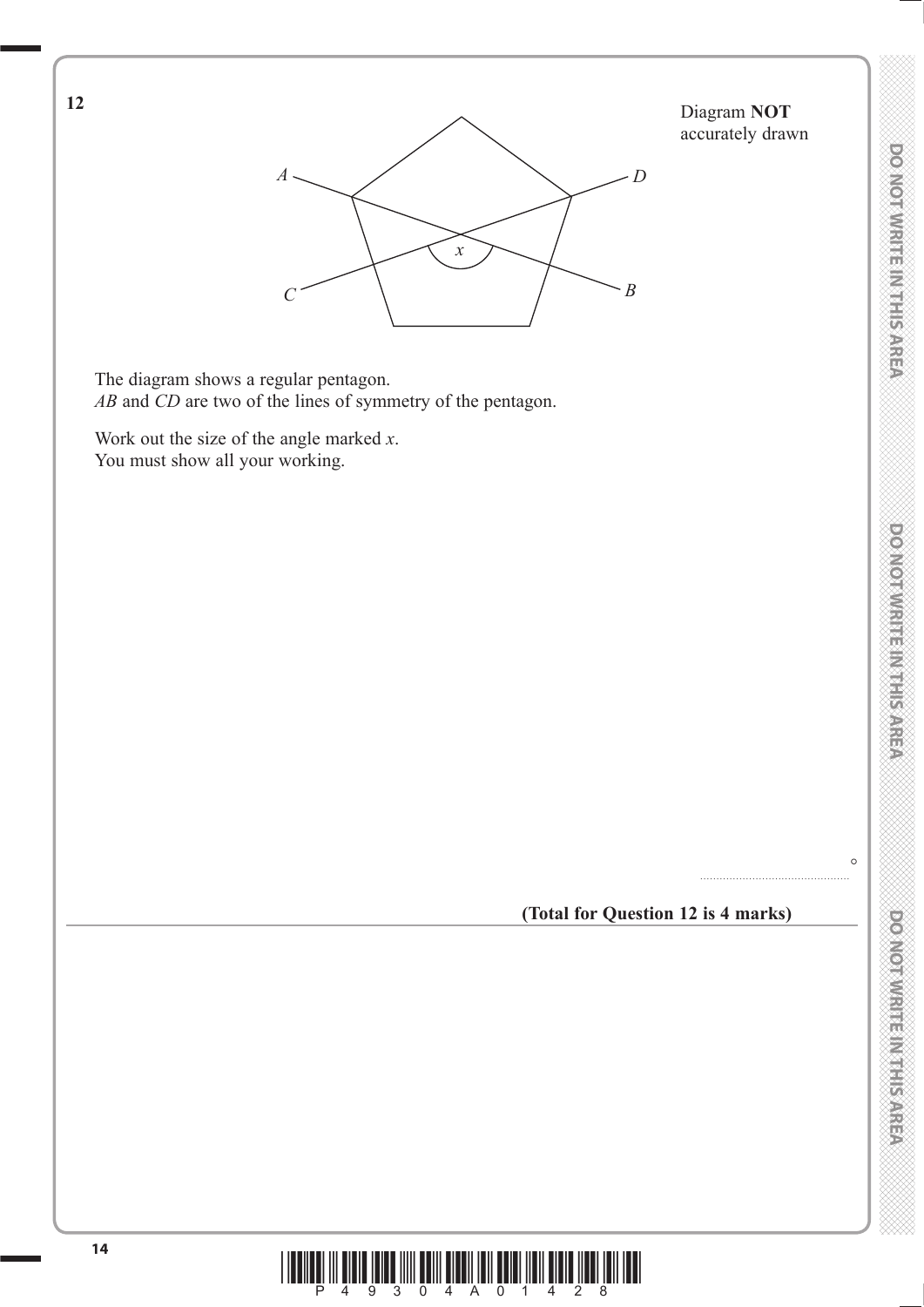**DONOT WRITE IN THIS AREA** 

**DO NOT WRITE INTHIS AREA** 

**13** (a) Complete the table of values for  $y = x^3 - 3x + 1$ 

| $-2$ | $-1$ |  |  |
|------|------|--|--|
|      |      |  |  |

**(2)**

(b) On the grid, draw the graph of  $y = x^3 - 3x + 1$  for values of *x* from -2 to 2



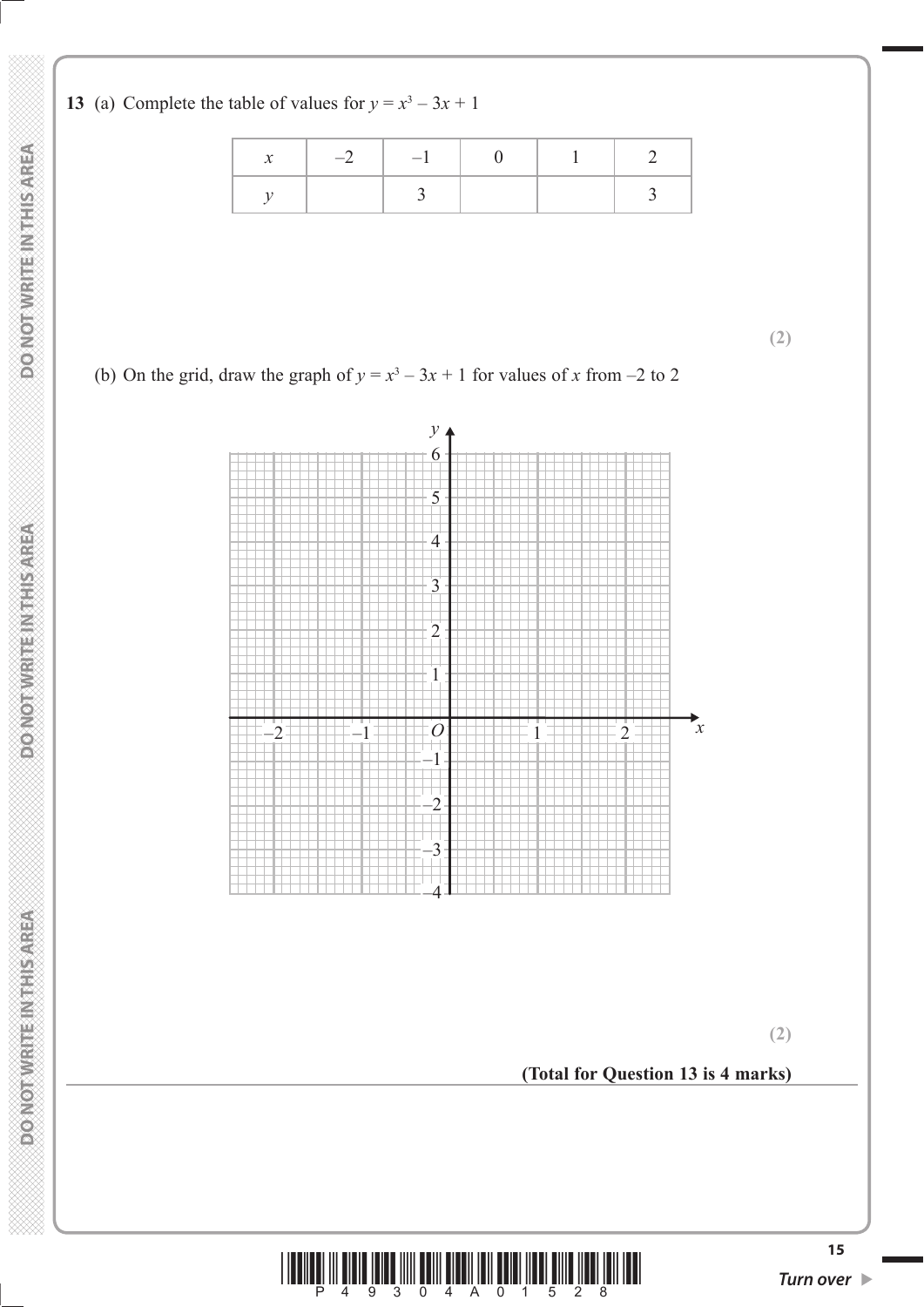*DO NOT WRITE IN THIS AREA DO NOT WRITE IN THIS AREA DO NOT WRITE IN THIS AREA DO NOT WRITE IN THIS AREA DO NOT WRITE IN THIS AREA DO NOT WRITE IN THIS AREA DO NOT WRITE IN THIS AREA DO NOT WRITE IN THIS AREA DO NOT WRITE* **DO NOTWRITEIN THE WEBA** 

DOMOTIVIRITE IN THIS AREA

**14** The diagram shows a metal bar in the shape of a prism.



Diagram **NOT** accurately drawn

The length of the metal bar is 120 cm. The cross section of the metal bar is shown below.



Diagram **NOT** accurately drawn

All corners are right angles.

The metal bar is made from steel with density  $8 \text{ g/cm}^3$ .

 Sean has a trolley. The trolley can carry a maximum mass of 250kg.

 How many metal bars can the trolley carry at the same time? You must show your working.

**(Total for Question 14 is 5 marks)**

..............................................

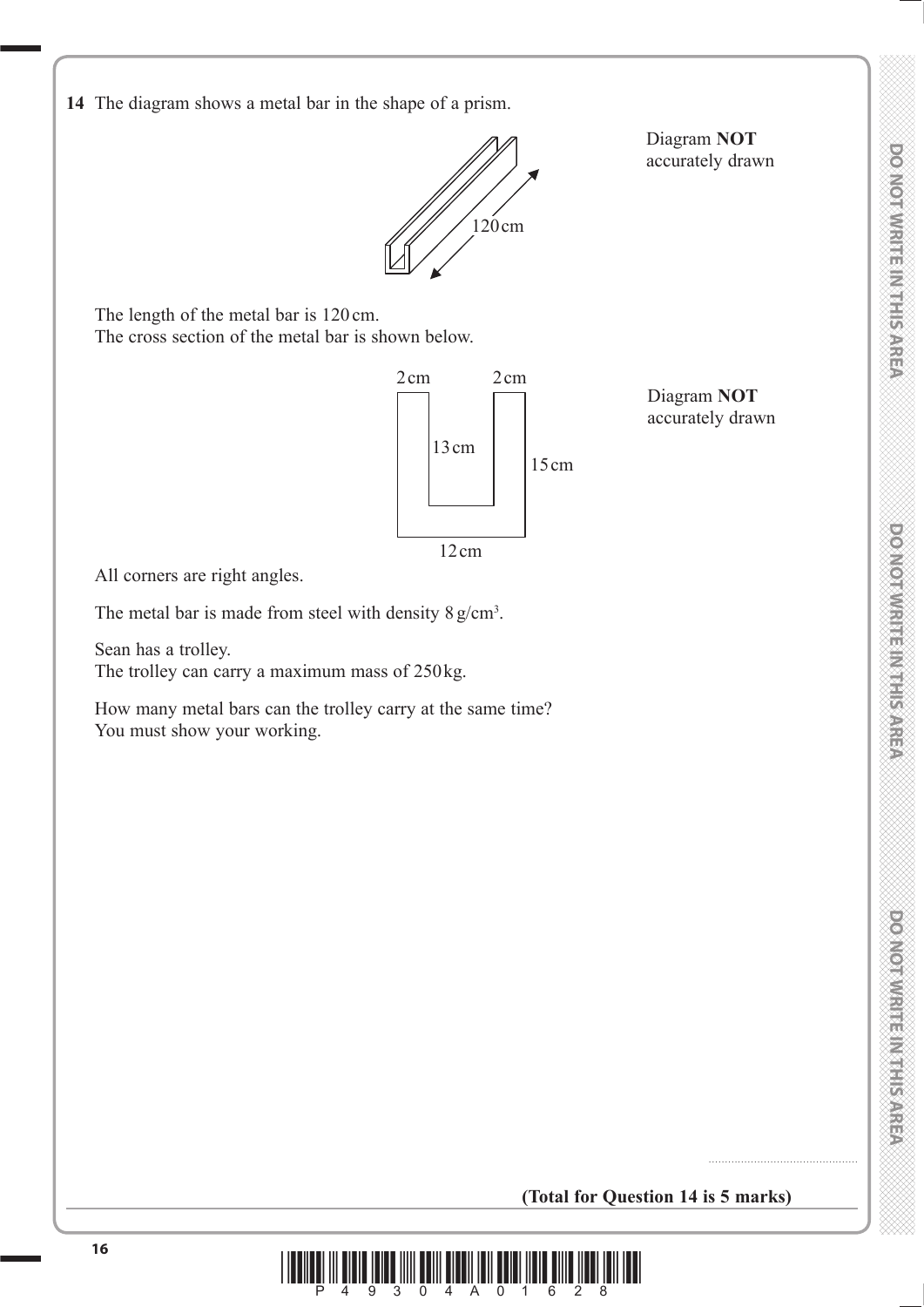**POINCRAIGHTENTHSAREA** 

\***15** This notice was in a car magazine.

Most new cars lose more than half of their value in the first three years

 Paul bought a new car. The value of the car was £15 000

 In the first year, the value of the car depreciated by 23%. After the first year, the value of the car depreciated by 18% each year.

Work out if Paul's car lost more than half of its value by the end of three years.

**(Total for Question 15 is 4 marks)**

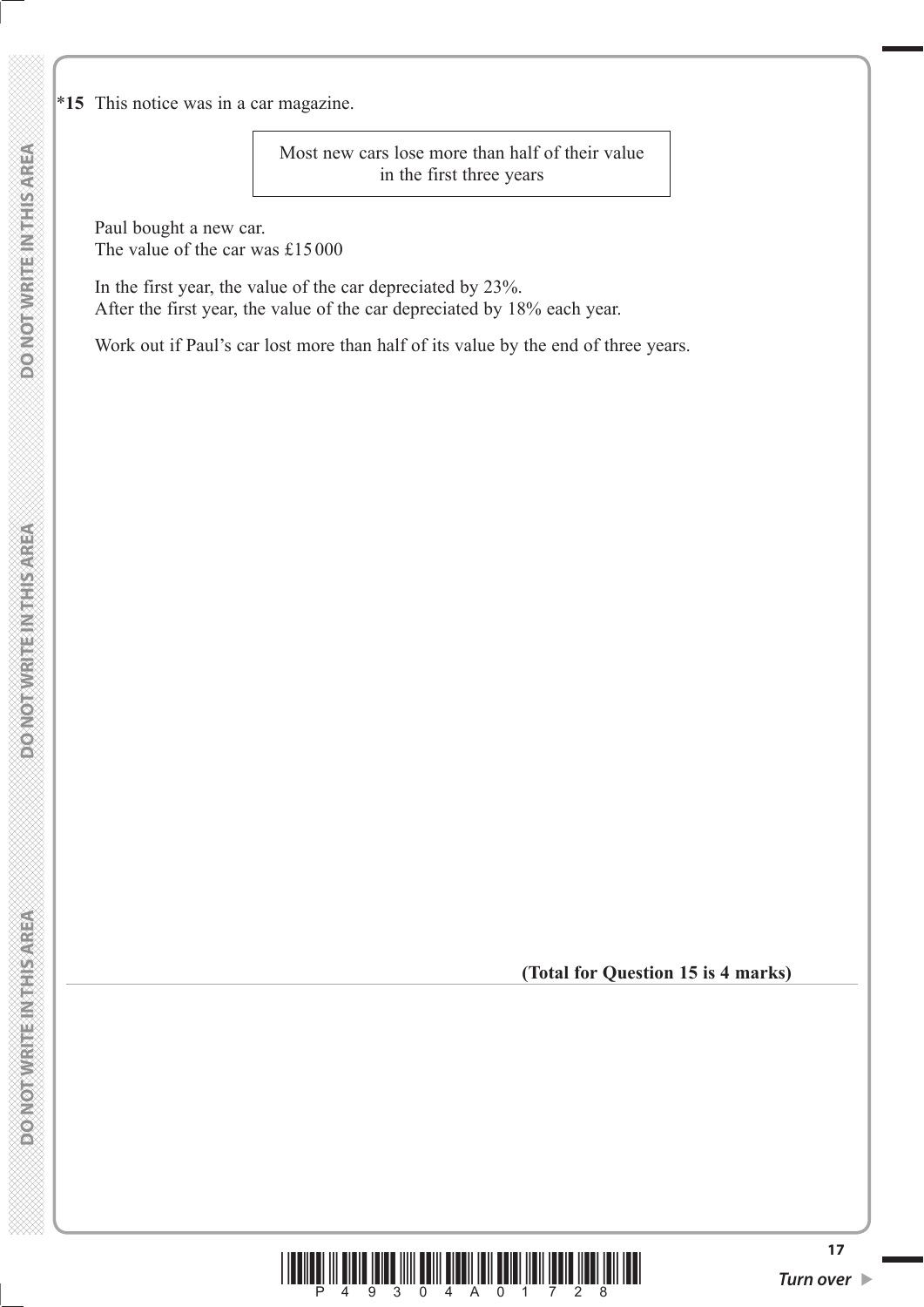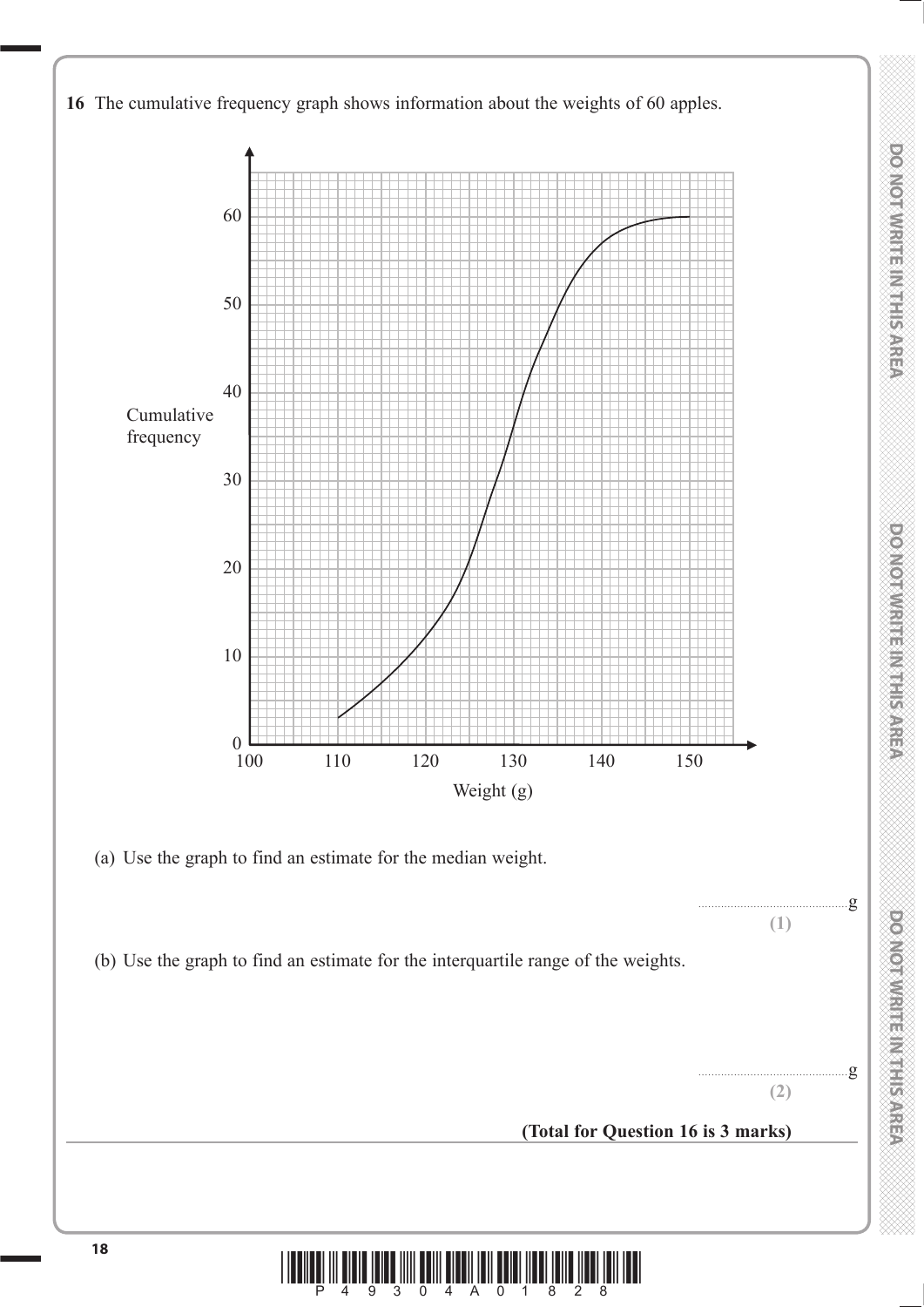**DO NOT WRITE IN THIS AREA** 

**17**



 *ABC* is a right-angled triangle.  *D* is a point on *AB.*

Angle  $ACD = 30^{\circ}$  $AD = 10.4$  cm  $DB = 5.2$  cm *AC* = 18 cm

 Work out the size of the angle marked *x*. Give your answer correct to 1 decimal place.

### **(Total for Question 17 is 4 marks)**



..............................................°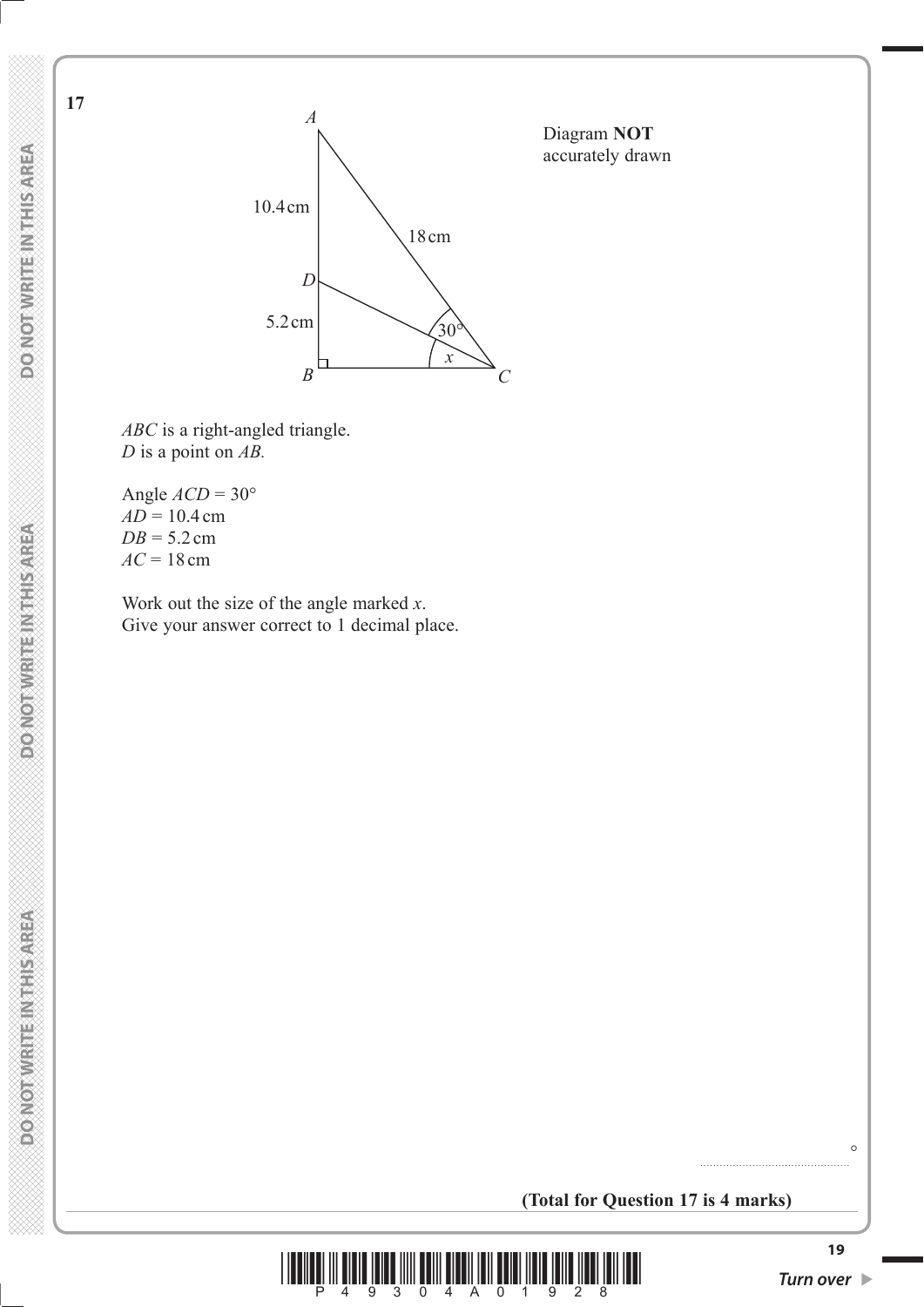**18** (a) Simplify  $2a^3b \times 5a^2b^3$ 

.............................................. **(2)**

**DONOTWITTENTHSAREA** 

**DOMOI WRITER REFERENCE** 

(b) Make *y* the subject of the formula 
$$
p = \sqrt{\frac{x + y}{5}}
$$

.............................................. **(3)**

..............................................

### **(Total for Question 18 is 5 marks)**

**19** The table gives information about 234 students in a school.

| Year group | Number of<br>female students | Number of<br>male students |
|------------|------------------------------|----------------------------|
| Year 12    | 77                           | 51                         |
| Year 13    | 53                           | 31                         |
| Year 14    | 13                           |                            |

Sadia is doing a survey of these students.

She is using a sample of 50 students stratified by year group and by gender.

Work out the number of Year 12 male students in the sample.

### **(Total for Question 19 is 2 marks)**

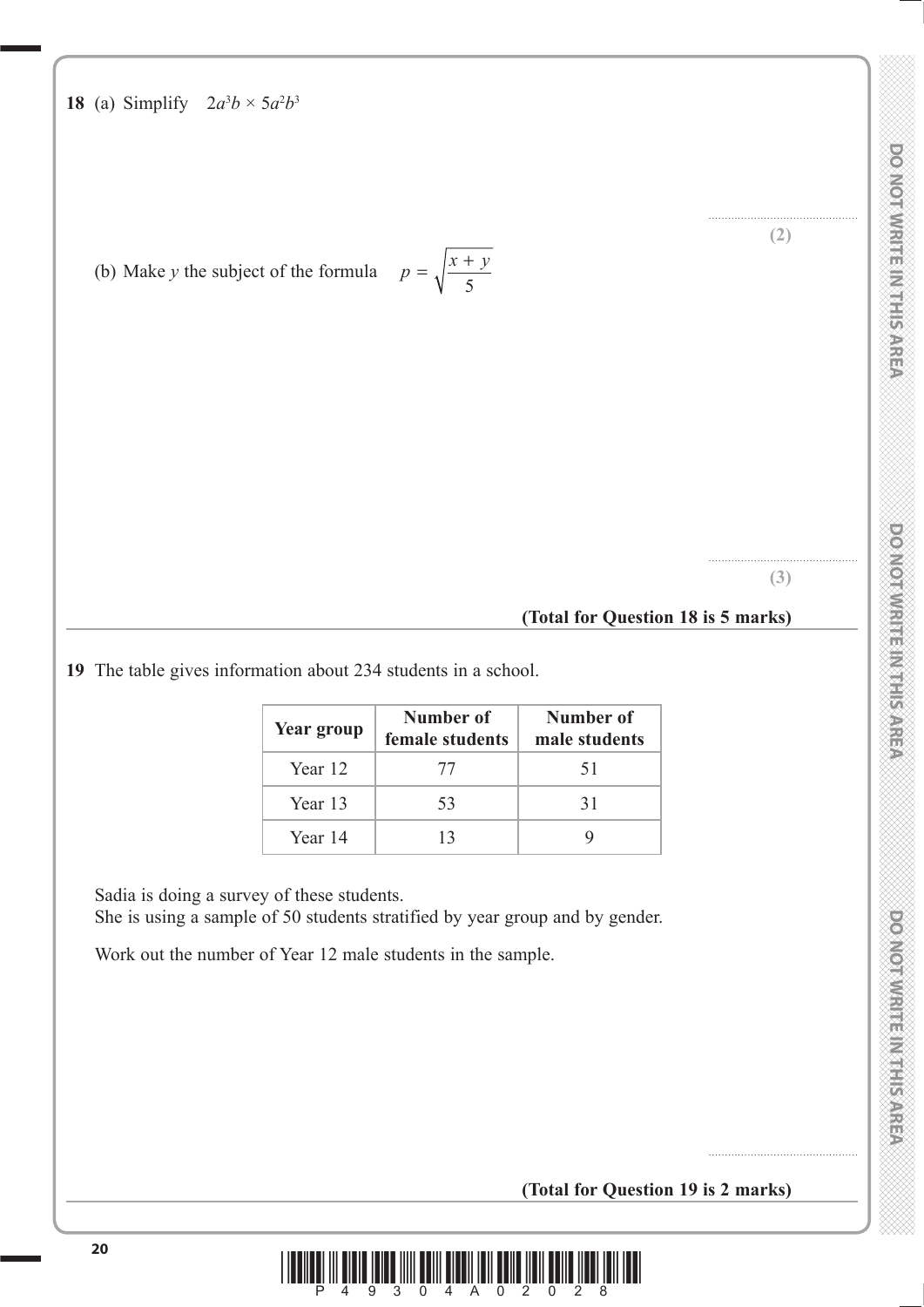**20** Solve  $3x^2 + 6x - 2 = 0$ 

Give your solutions correct to 2 decimal places.

**(Total for Question 20 is 3 marks)**

..........................................................................................

## **21**  $I = 5(v - u)$

 $v = 14$  correct to 2 significant figures  $u = 8.7$  correct to 2 significant figures

 Work out the upper bound for the value of *I*. You must show your working.

**(Total for Question 21 is 3 marks)**



..............................................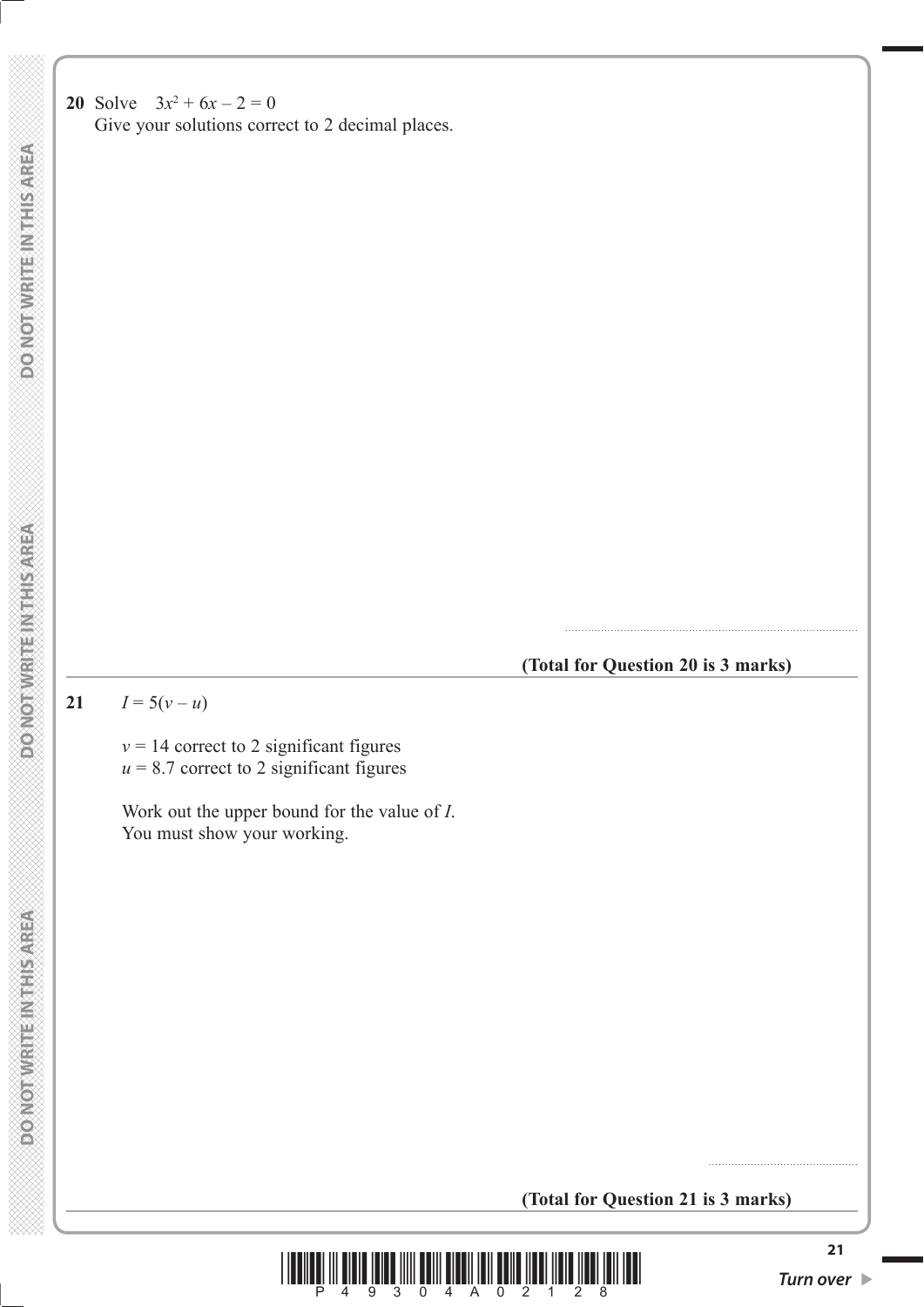**22** Diagram **NOT** accurately drawn *A* 75° 6cm  $D$  4cm  $B$ *C*  $O \t{6cm}$  *D* 4cm

*OAB* is a sector of a circle, centre *O*.  *OCD* is a sector of a circle, centre *O*. *OCA* and *ODB* are straight lines.

Angle  $AOB = 75^{\circ}$  $OD = 6$  cm  $DB = 4 \text{ cm}$ 

 Calculate the perimeter of the shaded region. Give your answer correct to 3 significant figures.

**(Total for Question 22 is 3 marks)**

cm.

**<sup>22</sup>** \*P49304A02228\*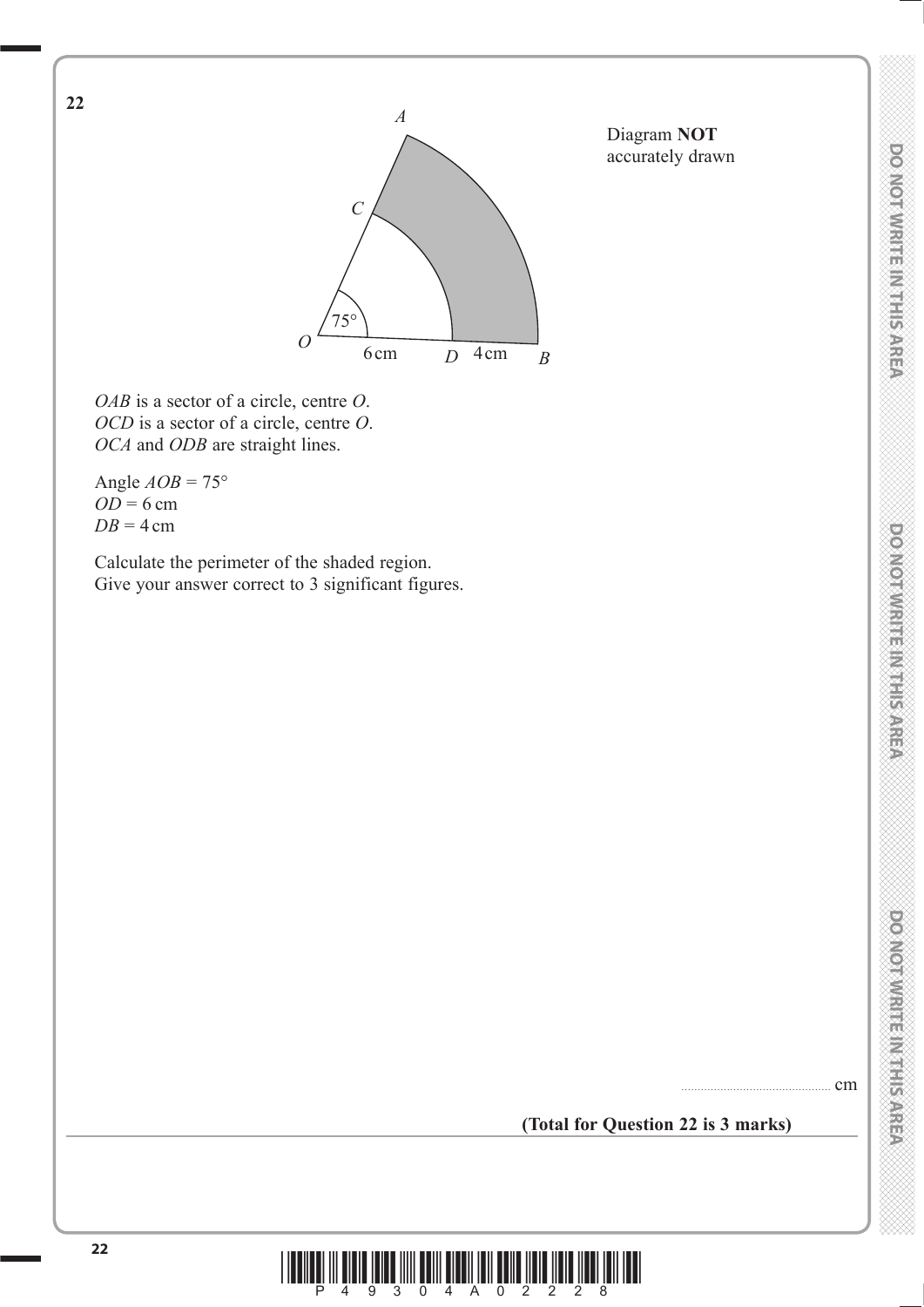**23** The table gives information about the lengths of time some people were in a supermarket.

| Time ( <i>t</i> minutes) | <b>Frequency</b> |
|--------------------------|------------------|
| $0 \leq t \leq 5$        |                  |
| $5 \leq t \leq 15$       | 32               |
| $15 < t \leq 30$         | 36               |
| $30 < t \leq 40$         | 18               |
| $40 < t \le 60$          |                  |

Draw a histogram for the information in the table.



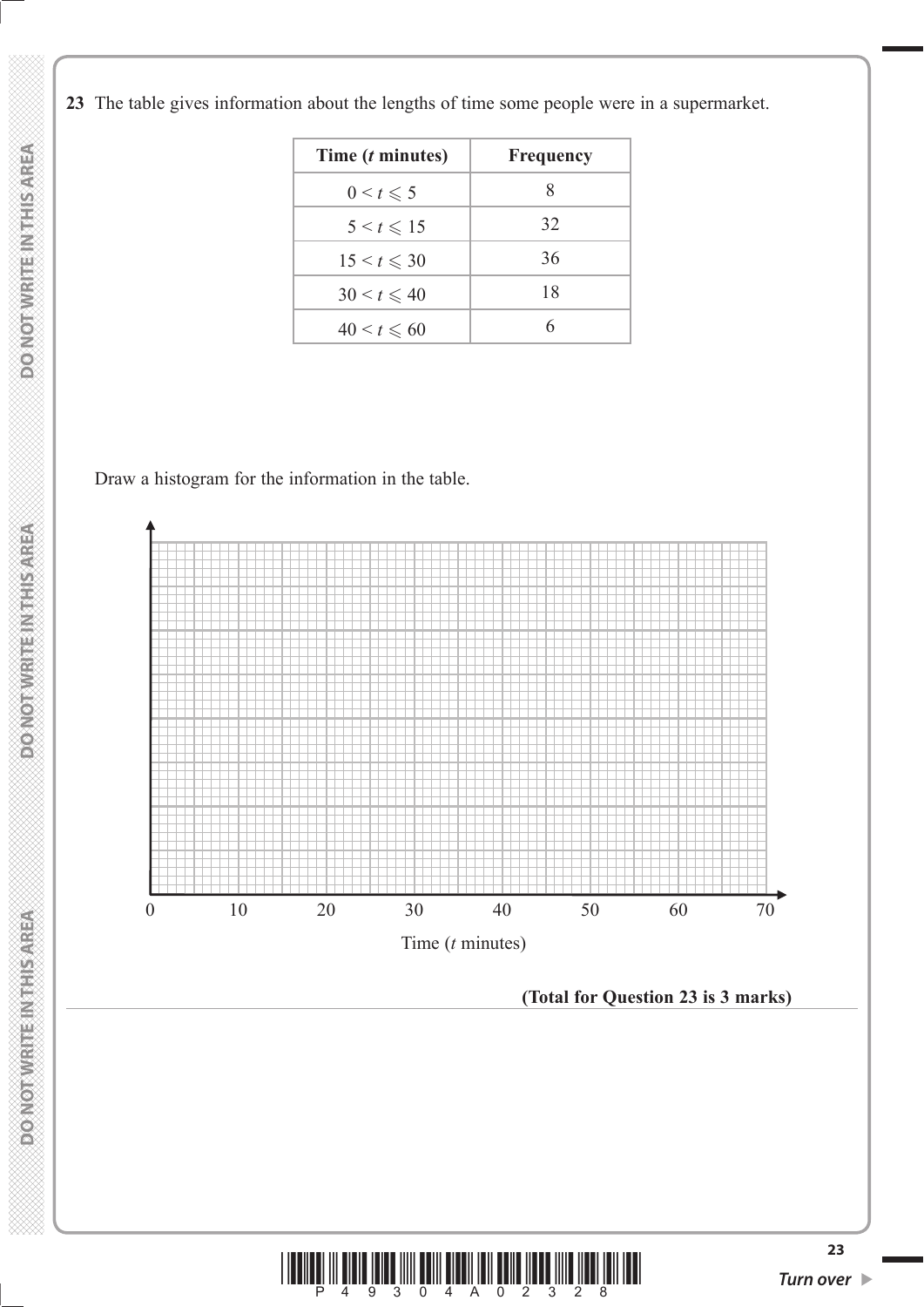24 (a) Simplify fully 
$$
\frac{3-x}{3x^2 - 5x - 12}
$$
  
\n(b) Write  $\frac{x}{x-1} - \frac{x}{x+1}$  as a single fraction in its simplest form.  
\n(2) (2)  
\n(Total for Question 24 is 5 marks)

DONOTWRITE MITHIS AREA

**(3)**

**(Total for Question 24 is 5 marks)**

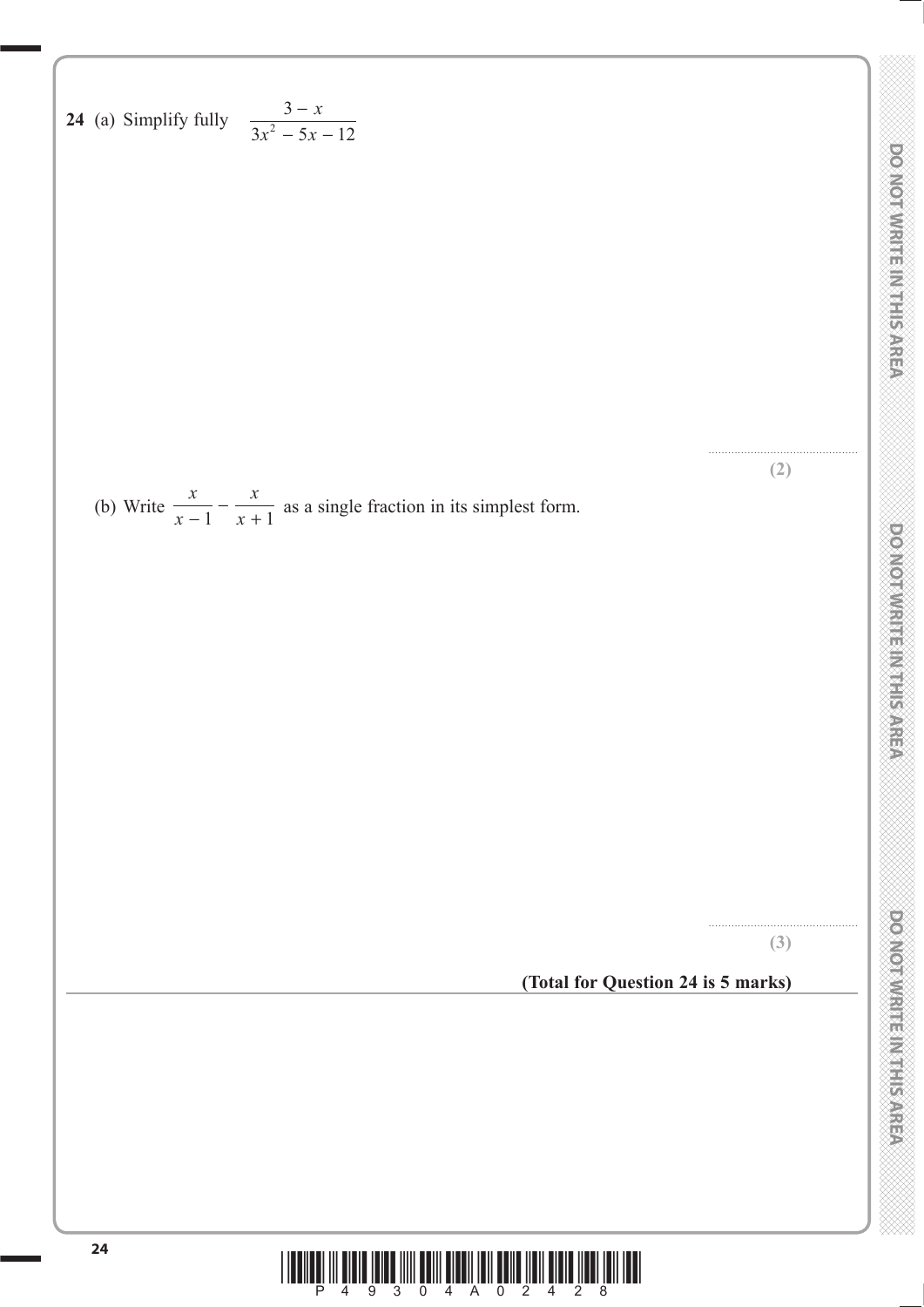**DO NOT WRITE INTHIS AREA** 

**25**

 **DO NOT WRITE IN THIS AREA DO NOT WRITE IN THIS AREA DO NOT WRITE IN THIS AREA DO NOT WRITE IN THIS AREA DO NOT WRITE IN THIS AREA DO NOT WRITE IN THE INTEGRATION OF THE INTEGRATION OF THE INTEGRATION OF THE INTEGRAL CONT DONOT WRITEIN THIS AREA** 

**DO NOT WRITE INTHIS AREA** 



Diagram **NOT** accurately drawn

*ABC* is an acute-angled triangle. *BA* = 7 cm *BC* = 8 cm

The area of triangle *ABC* is 18 cm<sup>2</sup>.

 Work out the size of angle *BAC*. Give your answer correct to 3 significant figures. You must show all your working.

**(Total for Question 25 is 6 marks)**

**TOTAL FOR PAPER IS 100 MARKS**



..............................................°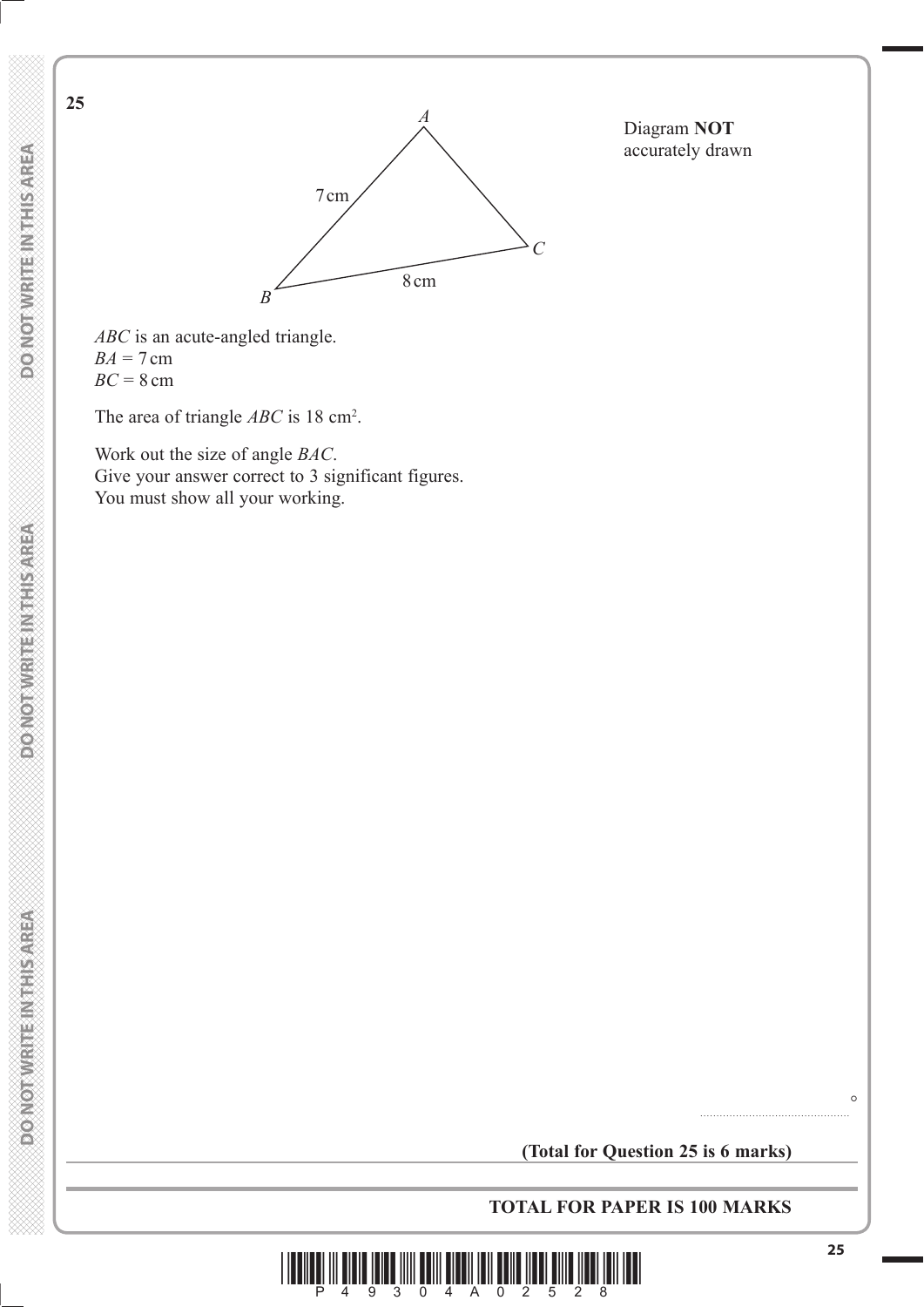

**BLANK PAGE**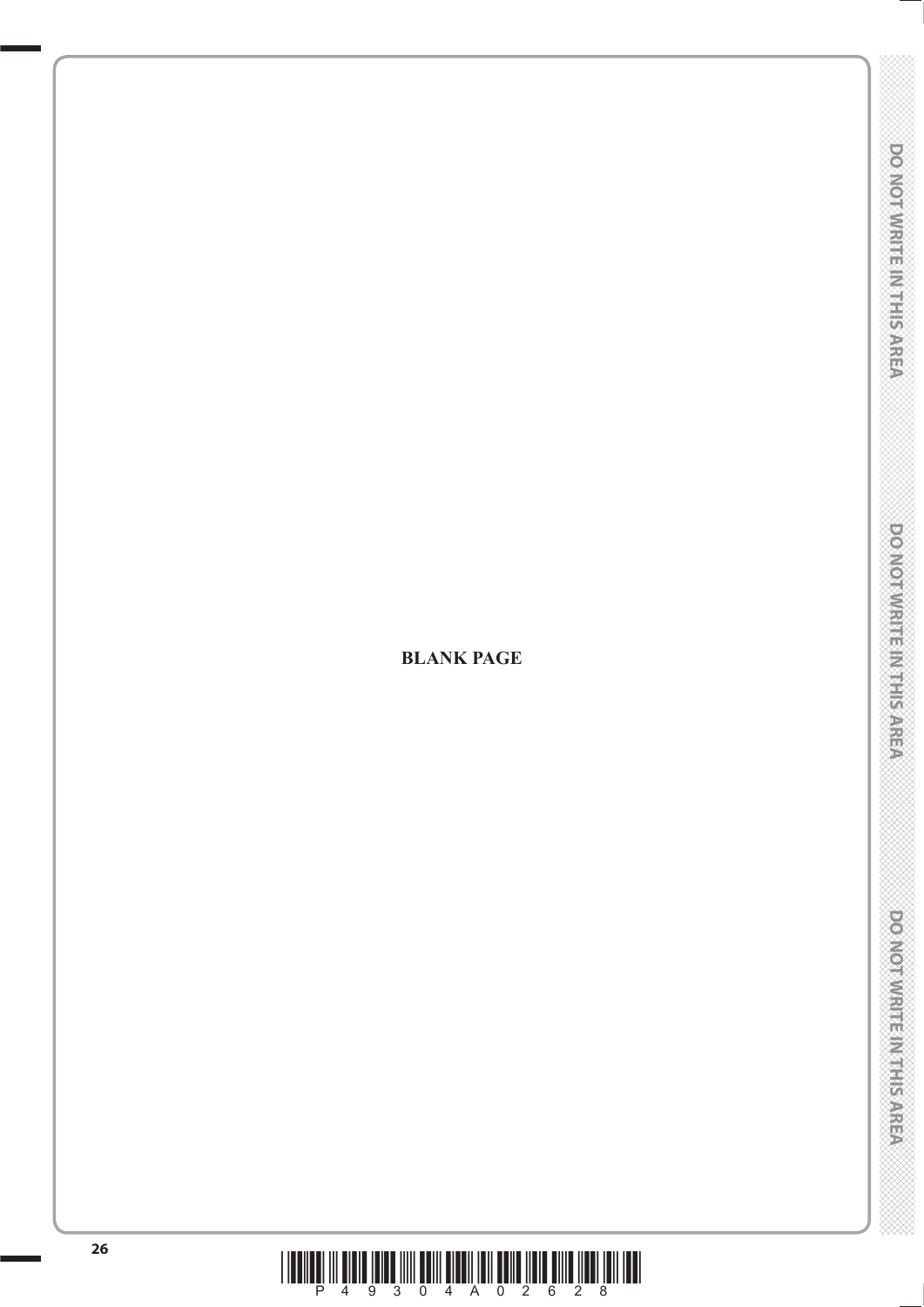**BLANK PAGE**